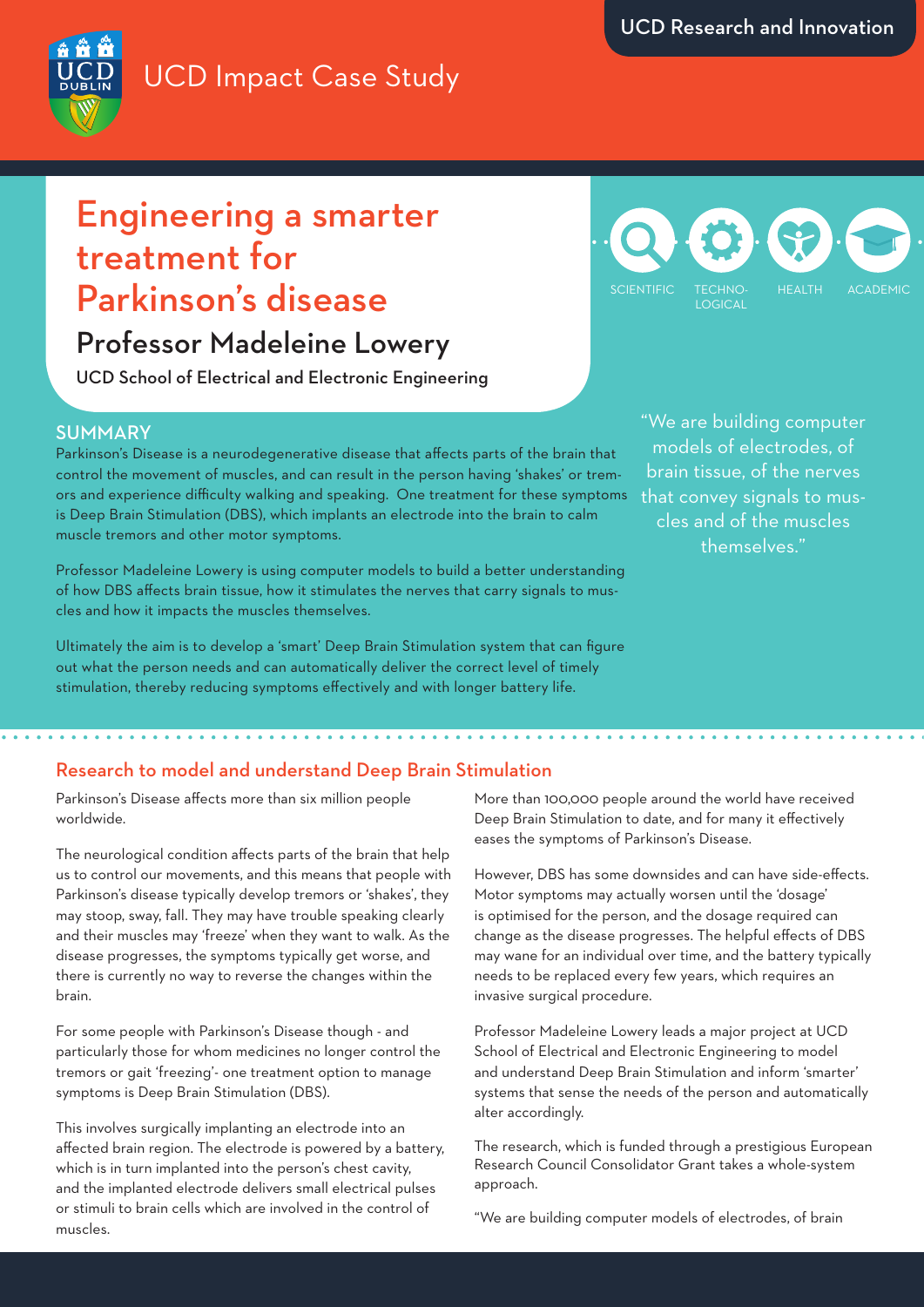

tissue, of the nerves that convey signals to muscles and of the muscles themselves," explains Professor Lowery. "We are also recording signals from muscle of the healthy volunteers and

from people with Parkinson's Disease to inform our models."

## Models will inform more effective treatments for Parkinson's Disease



By using computer models to simulate how Deep Brain Stimulation works in people with Parkinson's Disease, Professor Lowery's group plans to **design smarter and more efficient ways to control Deep Brain Stimulation** treatment and make it more effective.

Professor Lowery's group is using computer science and mathematics to take a whole-system approach to modelling the nervous system, muscles and Deep Brain Stimulation. It's an approach that has attracted considerable **scientific interest**, and Professor Lowery has published widely in **peer-reviewed journals** and her research is presented at **international conferences.**

In 2014 she was awarded a **prestigious European Research Council (ERC)** grant to lead a five-year project on Deep Brain Stimulation. A relatively small number of researchers in Europe win ERC funding each year for 'blue-sky' research with the potential for large societal impact.

"One output of the project will be a computer model of the entire neuromuscular system which captures the electrode in DBS and how it affects surrounding brain tissue and the muscles it controls," says Professor Lowery. "This will help scientists and clinicians to understand how electrical signals of different strengths (amplitude), lengths (duration) and rates (frequency) are conducted through the brain tissue and the effect that they have on networks of neurons in the brain that are responsible for movement. Understanding these characteristics will help to **inform what stimulation 'dosages' are likely to be effective."**

Her group at UCD is also building computer models of the motor nerves that run between the brain and muscle (carrying the signal to move or stop) and of the muscle itself, measuring how it responds to signals from the brain. "We are particularly interested in modelling muscles in the hand, because these muscles have strong connections to the brain, are very important in the controlling fine hand movements and are often the site of tremors and disrupted movement in Parkinson's Disease," explains Professor Lowery.

By building and combining these computer models, by running simulations of Deep Brain Simulation pathways on the models and by taking measurements from healthy volunteers and people with Parkinson's Disease, Professor Lowery's findings will tell us more about the **specific changes in muscle co-ordination in Parkinson's Disease** and how different 'dosages' of Deep Brain Stimulation can affect those movements.

"We are already using our measurement systems on people with Parkinson's Disease," she notes. "We are **analysing changes in their muscle co-ordination** as they go through a specific programme of physical rehabilitation exercises at the Royal Hospital in Donnybrook. This means we can measure the progress of these patients as they move through the physical therapy, and we can use the readings to inform the computer model we are building of the nervous system and muscles. "



The UCD researchers will soon include more people with Parkinson's Disease (as well as healthy volunteers) on their wider study to model nervous system changes.

As the project develops, Professor Lowery's group aims to design a new **closed-loop Deep Brain Stimulation** system. This will monitor signals from muscles and 'tell' the implanted electrode the strength and length of electrical stimulus that is needed.

This smarter closed-loop system stands to offer several benefits to people with Parkinson's Disease, according to Professor Lowery. "It could work more effectively for the individual, and it would '**know' to adjust the stimulus** if the disease progresses, potentially making **DBS more effective for longer,**" she says. "It would also **use battery power more efficiently**, meaning that batteries will last longer and need to